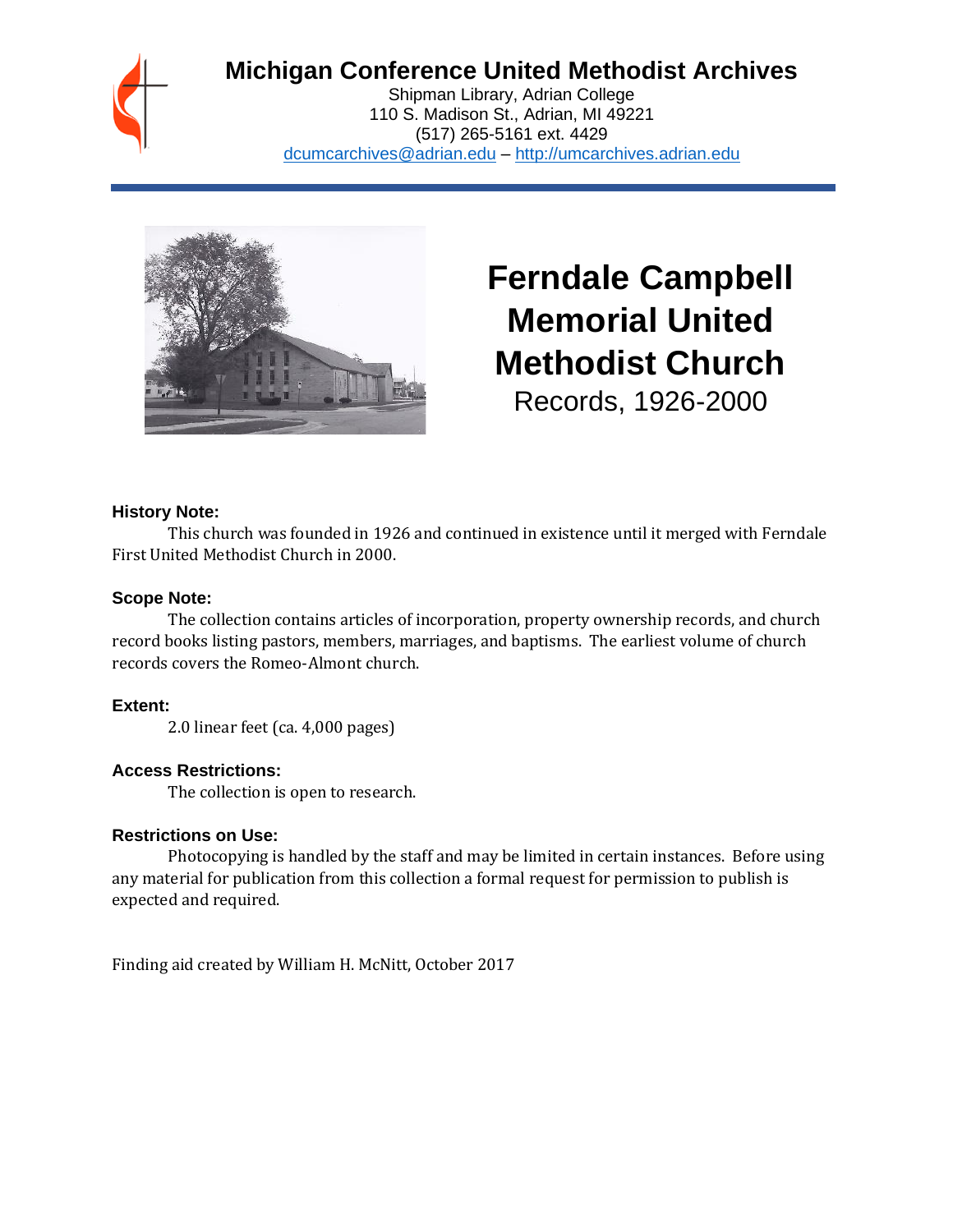## **Appointments List**

- March 1926-May 1926: Daniel H. Lovejoy
- May 1926-October 1927: John Northy/Northey
- January 1928-October 1928: Frank Snooks
- 1928-1931: Charles H. Wright
- 1931-1933: John E. Somers
- 1933-1935: William J. Robinson
- 1935-1936: James H. James
- 1936-1940: Paul M. Jarvis
- 1940-1948: George I. Thompson
- 1948-1951: Robert E. Willoughby
- 1951-1952: Earl W. Downing & Max Moore
- 1952-1953: Max O. Moore
- 1953-1957: Howard C. Watkins
- 1957-1965: Lois J. Martindale
- 1965-1967: Elizabeth Dougal Kay Isaacs
- 1967-1969: Ralph H. Pieper
- 1969-1976: Dale B. Ward
- 1977-1980: G. William Dunstan
- 1980-1982: Robert W. Moore
- 1982-1994: Charles W. Ewing
- 1994-December 1998: Frank Leineke
- January 1999-2000: Bea Soots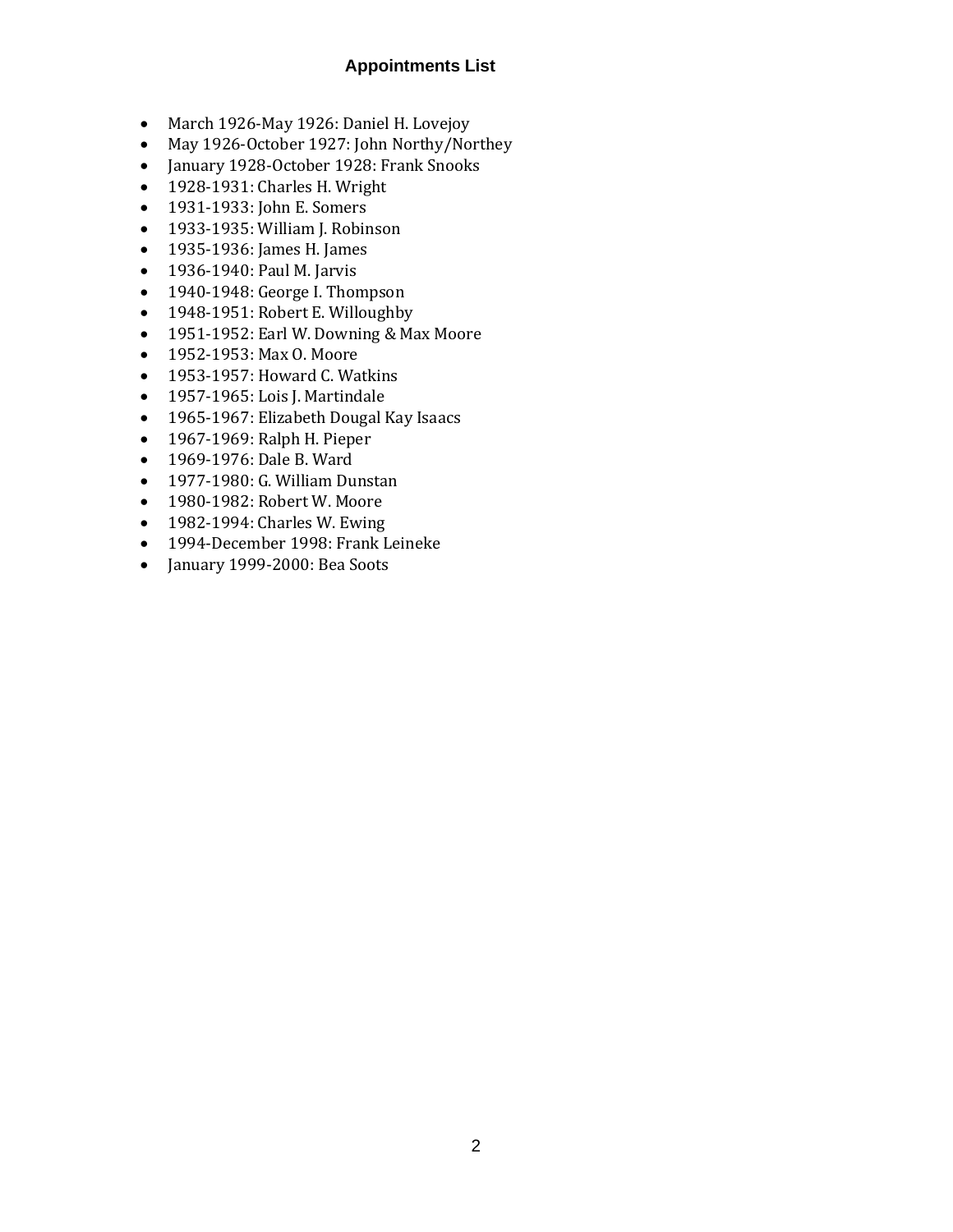## **Contents List**

**Container Contents**

#### **Box 1 Ferndale Campbell Memorial**

- Administrative Board Meeting Minutes
	- $O$  1969-1973
	- o 1974-1975
- Administrative Council
	- o 1994-1996
	- o 1997-1999
- Bequests
- Certificates and Awards
- Church Anniversaries
- Church Building Specifications, 1959-1961 (2 folders)
- Church Conferences, 1994-1999
- Church Consecration, 1961
- Directories
	- o 1951-1952 and 1957
	- o 1977 and 1995

#### **Box 2 Ferndale Campbell Memorial**

- Financial Reports, 1972-1975
- Financial Reports and Budgets, 1993-1997
- History File
- History File Clippings
- In Remembrance Book
- Membership
	- o Attendance Cards
	- o Card File (3 folders)

#### **Box 3 Ferndale Campbell Memorial**

- Membership
	- o Registration Cards (2 folders)
- Membership Reports
	- $0.1969 1993$
	- o 1994-1998
- Memorial Fund, 1956-1997
- Merger of Campbell into Ferndale: First, 2000
- Non-Profit Corporation Reports, 1958-1965

#### **Box 4 Ferndale Campbell Memorial**

- Official Board Meeting Minutes
	- o 1926-1940
	- o 1941-1949
	- o 1949-1953
	- o 1953-1962